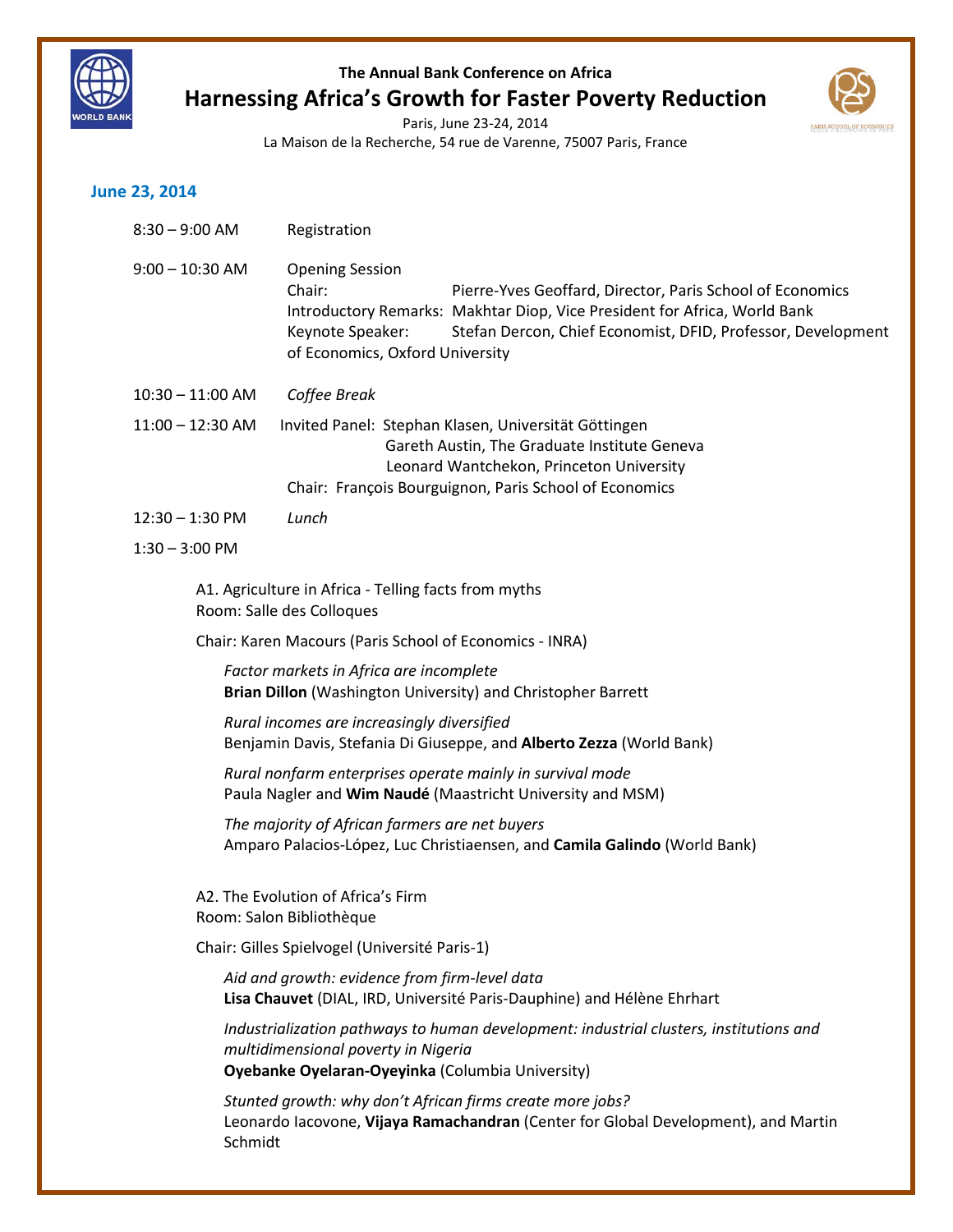



Paris, June 23-24, 2014 La Maison de la Recherche, 54 rue de Varenne, 75007 Paris, France

A3. Realizing the promise of mobile money Room: Salle du Conseil

Chair: Cyrille Bellier (Agence Française de Développement)

*Enhancing micro-credit with mobile money: evidence from a solar power experiment* William Jack and **Tavneet Suri** (MIT)

*Estimating potential gains from mobile payments in India: first evidence from a large household survey*

**Shawn Cole** (Harvard Business School), Petia Topalova, and Robert Townsend

*Mobile maternal health care vouchers* Karen Grepin, James Habyarimana, and **William Jack** (Georgetown)

3:00 – 3:30 PM *Coffee Break*

3:30 – 5:00 PM Parallel sessions B

B1. Insurance and managing risk Room: Salle des Colloques

Chair: Flore Gubert (DIAL, IRD - Université Paris-Dauphine)

*Agricultural risk and remittances: the case of Uganda* **Stefanija Veljanoska** (Paris School of Economics)

*Formal and informal insurance: experimental evidence from Ethiopia* Guush Berhane, Stefan Dercon, Ruth Hill, and **Alemayehu Seyoum Taffesse** (IFPRI)

*Productivity and welfare effects of index insurance: quasi-experimental evidence* **Yesuf M. Awel** (UNU-MERIT and Maastricht University) and Théophile T. Azomahou

*Sons as widowhood insurance: evidence from Senegal* **Sylvie Lambert** (Paris School of Economics) and Pauline Rossi

B2. Poverty with poor data Room: Salon Bibliothèque

Chair: Sandrine Mesplé-Somps (DIAL, IRD - Université Paris-Dauphine)

*Africa rising? Using micro surveys to correct macro time series* **Justin Sandefur** (Center for Global Development)

*Geo-spatial poverty maps* **Dan Weiss** (Oxford University)

*Income convergence in South Africa: fact or measurement error?*  Tobias Lechtenfeld and **Asmus Zoch** (Stellenbosch University)

*Poverty dynamics in Rwanda, 2006-2011*  **Christoph Lakner** (World Bank)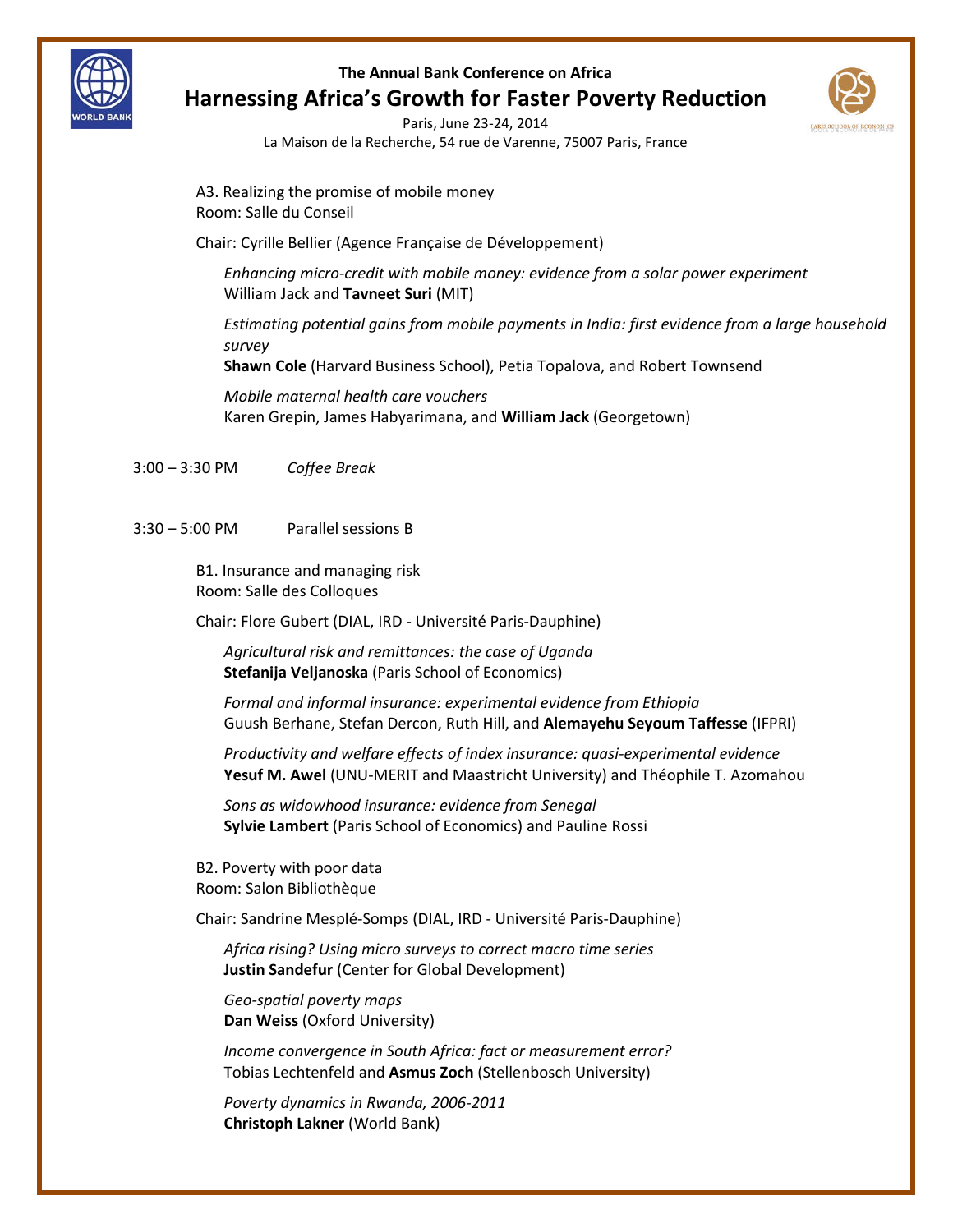



Paris, June 23-24, 2014 La Maison de la Recherche, 54 rue de Varenne, 75007 Paris, France

B3. Growth and poverty Room: Salle du Conseil

Chair: Anne-Sophie Robilliard (DIAL, IRD - Université Paris-Dauphine)

*Assessing the inclusiveness of growth in Africa: evidence from Cameroon, Senegal and Tanzania* **Georges Vivien Houngbonon** (Paris School of Economics & Orange), Arthur Bauer, Abdoulaye Ndiaye, Clara Champagne, Tite Yokossi, Nathalie Ferrière, Hédi Brahimi, and Jeanne Avril

*Can dreams come true? Eliminating extreme poverty in Africa by 2030* Mthuli Ncube, Zuzana Brixiova, and **Zorobabel Bicaba** (African Development Bank)

*Social evaluations in a context of demographic changes: the case of Sub-Saharan Africa* John Cockburn, Jean-Yves Duclos, and **Bouba Housseini** (OPHI, Oxford University and Université Laval)

#### **June 24, 2014**

| 9:00 – 10: 30 AM | Accelerating Poverty Reduction in Africa – an outline                    |
|------------------|--------------------------------------------------------------------------|
|                  | Chair: Francisco Ferreira, Chief Economist for Africa, World Bank        |
|                  | Presenters: Kathleen Beegle (World Bank), Luc Christiaensen (World Bank) |
|                  | Discussants: Bekele Shiferaw, Partnership for Economic Policy            |
|                  | Ana Revenga, Senior Director - Poverty Global Practice                   |

- 10:30 11:00 AM *Coffee Break*
- 11:00 12:30 PM Parallel sessions C

 C1. Mobile technology and accountability Room: Salle des Colloques

Chair: Christelle Dumas (Université de Nancy)

*Does information technology flatten interest articulation? Evidence from Uganda* **Guy Grossman** (University of Pennsylvania), Macartan Humphreys, and Gabriella Sacramone-Lutz

*Pay for locally monitored teacher attendance? A welfare analysis for Ugandan primary schools* **Andrew Zeitlin** (Georgetown University), Jacobus Cilliers, Ibrahim Kasirye, Clare Leaver, and Pieter Serneels

*Improving electoral integrity with information and communication technology and citizen engagement*

**James Long** (University of Washington)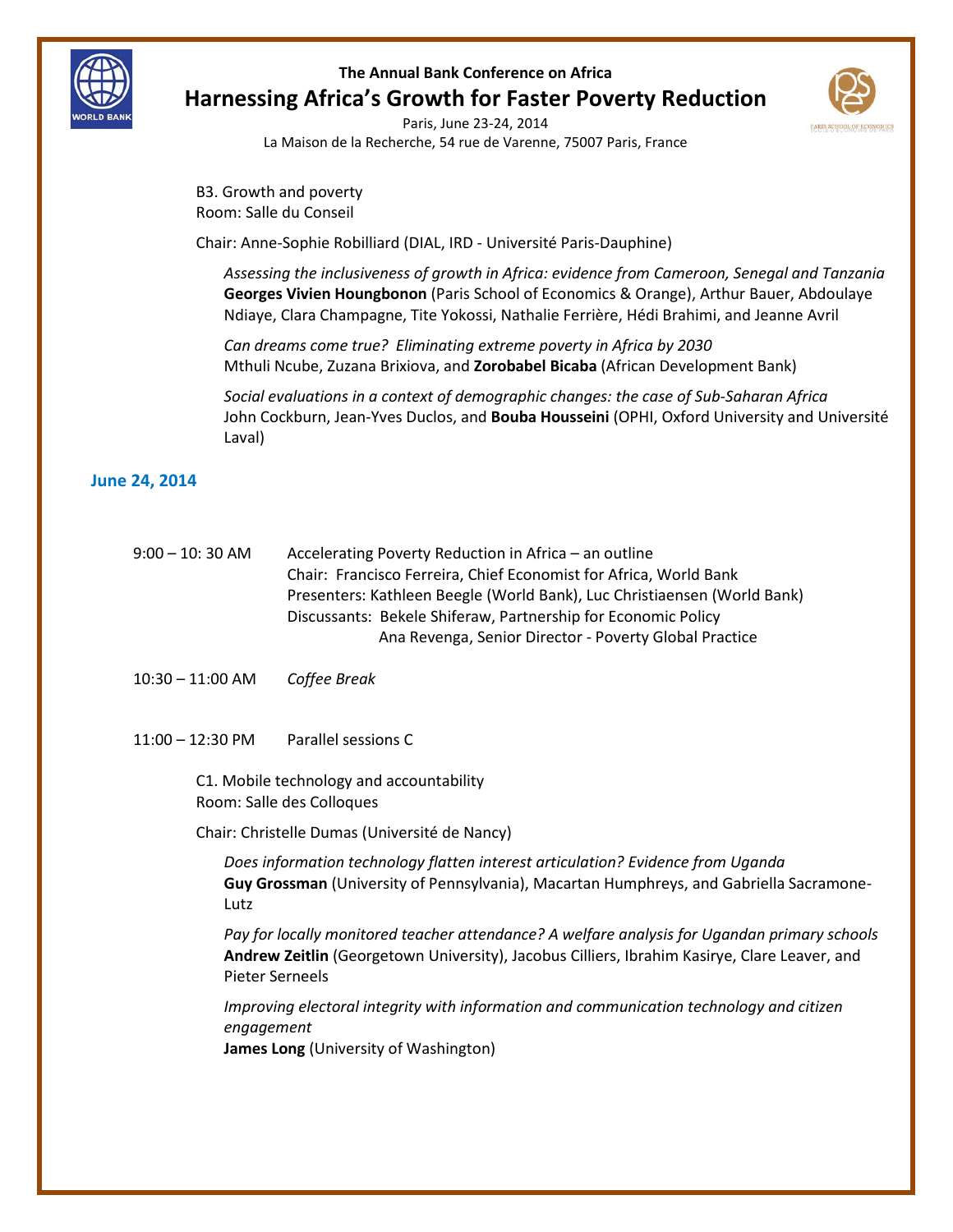



Paris, June 23-24, 2014 La Maison de la Recherche, 54 rue de Varenne, 75007 Paris, France

C2. Poverty consequences of conflict Room: Salon Bibliothèque

Chair: Luc Christiaensen (World Bank)

*Extortion with protection: understanding the effect of rebel taxation on civilian welfare in Burundi*

Rachel Sabates-Wheeler and **Philip Verwimp** (Université Libre de Bruxelles)

*Income shocks and conflict: evidence from Nigeria* Babatunde Abidoye and **Massimiliano Calì** (World Bank)

*Their suffering, our burden? How Congolese refugees affect the Ugandan population* **Merle Kreibaum** (University of Göttingen)

C3. Agriculture: unleashing smallholder potential Room: Salle du Conseil

Chair: Jérémie Gignoux (Paris School of Economics - INRA)

*Growth, safety nets and poverty: assessing progress in Ethiopia from 1996 to 2011* **Ruth Hill** (World Bank) and Eyasu Tsehaye

*Strengthening producer organizations to unleash productive potential of smallholder farmers in Uganda*

**Markus Olapade** (3ie), Markus Frölich, Ruth Hill, and Eduardo Maruyama

*The returns of "I do": women decision-making in agriculture and productivity* **Rama Lionel Ngenzebuke** (ECARES -Université Libre de Bruxelles)

*Can human capital variables be technology changing? An empirical test for rural households in Burkina Faso* **Fleur Wouterse** (IFPRI-WCAO)

12:30 – 1:30 PM *Lunch*

 $\overline{a}$ 

1:30 – 3:00 PM Parallel sessions D

D1. Aspirations and empowerment Room: Salle des Colloques

Chair: Mireille Razafindrakoto (DIAL, IRD - Université Paris-Dauphine)

*Community mobilization around social dilemmas: evidence from lab experiments in rural Mali* Maria Laura Alzua, Juan Camilo Cardenas, and **Habiba Djebbari** (Aix-Marseille University and Laval University)

*Determinants of empowerment in a capability based poverty approach: evidence from The Gambia*

**Sofia Karina Trommlerová** (IHEID Geneva), Stephan Klasen, and Ortrud Lessmann

*The future in mind: aspirations and forward-looking behavior in rural Ethiopia* **Tanguy Bernard** (LAREFI/IFPRI), Stefan Dercon, Kate Orkin, and Alemayehu Seyoum Taffesse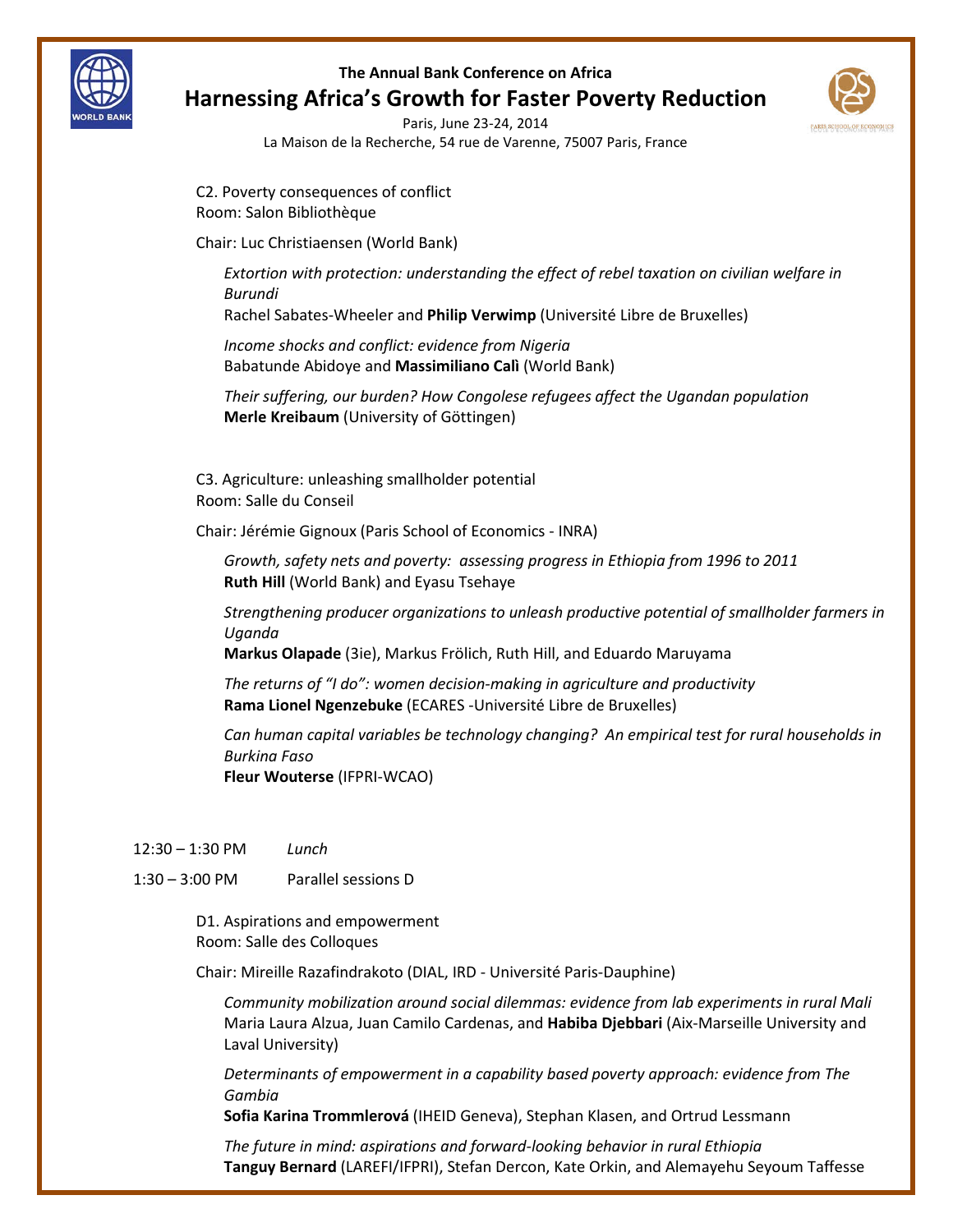



Paris, June 23-24, 2014 La Maison de la Recherche, 54 rue de Varenne, 75007 Paris, France

D2. Inequality in Africa Room: Salon Bibliothèque

Chair: Kathleen Beegle (World Bank)

*Night lights and regional income inequality in Africa* **Anthony Mveyange** (University of Southern Denmark)

*Sources of income inequality: empirical evidence from Cameroon* **Samuel Fambon** (University of Yaoundé II – Cameroon)

*The center cannot hold: patterns of polarization in Nigeria* Fabio Clementi, Andrew Dabalen, **Vasco Molini** (World Bank), and Francesco Schettino

3:00 – 3:30 PM *Coffee Break*

3:30 – 5:00 PM Parallel sessions E

E1. Technology adoption in agriculture Room: Salle des Colloques

Chair: Luc Behaghel (Paris School of Economics - INRA)

*Subsidies and the persistence of technology adoption: field experimental evidence from Mozambique*

Michael Carter, **Rachid Laajaj** (Paris School of Economics), and Dean Yang

*Seeing is believing? Evidence from an extension network experiment* **Florence Kondylis** (World Bank), Valerie Mueller, and Siyao Zhu

*Understanding fertilizer use and profitability across Nigeria's agro ecology and farming systems* **Lenis Saweda Liverpool-Tasie** (Michigan State University)

E2. Poverty and shocks Room: Salon Bibliothèque

Chair: Philippe De Vreyer (Paris School of Economics - INRA)

*Cereal banking impacts on food and nutrition security and resilience building of rural households in The Gambia*

**Raymond Jatta** (University of Cheikh Anta Diop)

*Channels of impoverishment due to Ill-Health in rural Ethiopia* **Zelalem Yilma** (Erasmus University Rotterdam), Anagaw Mebratie, Robert Sparrow, Marleen Dekker, Getnet Alemu, and Arjun S. Bedi

*Early life circumstance and adult mental health* Achyuta Adhvaryu, **James Fenske** (University of Oxford), and Anant Nyshadham

*Poverty persistence and informal risk management: micro evidence from urban Ethiopia* Theophile T. Azomahoua and **Eleni A. Yitbarek** (UNU-MERIT and Maastricht University)